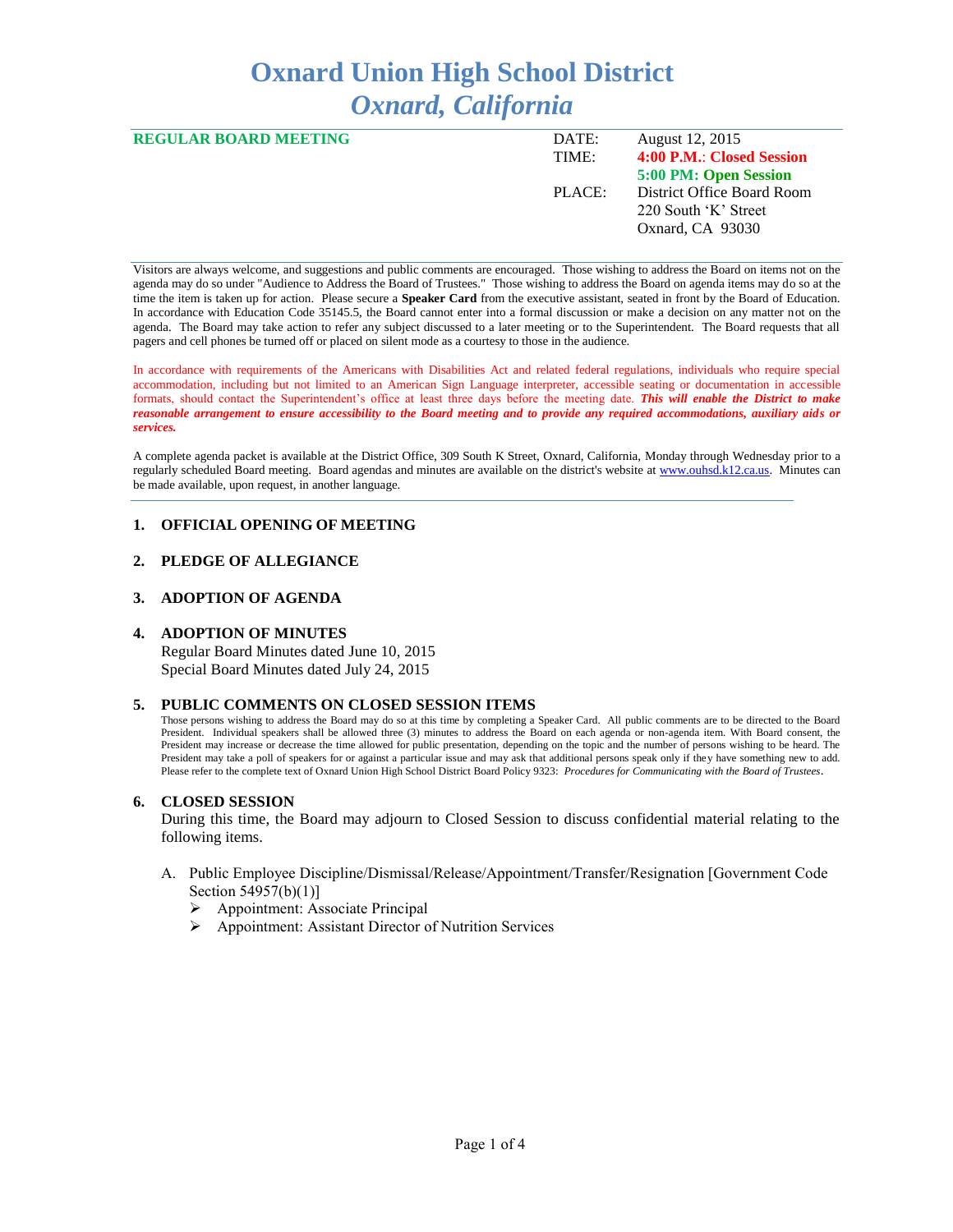Board Meeting Agenda August 12, 2015

- B. Student Personnel: [Education Code §35146, 48912, 48919]
- C. Consideration of Confidential Student Issues Other Than Expulsion and Suspension, Pursuant to Education Code §35146

# **7. RECONVENE IN PUBLIC: REPORT ON CLOSED SESSION ACTION**

# **8. PUBLIC COMMENTS TO ADDRESS THE BOARD OF TRUSTEES**

Those persons wishing to address the Board may do so at this time by completing a Speaker Card. All public comments are to be directed to the Board President. Individual speakers shall be allowed three (3) minutes to address the Board on each agenda or non-agenda item. With Board consent, the President may increase or decrease the time allowed for public presentation, depending on the topic and the number of persons wishing to be heard. The President may take a poll of speakers for or against a particular issue and may ask that additional persons speak only if they have something new to add. Please refer to the complete text of Oxnard Union High School District Board Policy 9323: *Procedures for Communicating with the Board of Trustees.*

## **9. SUPERINTENDENT'S REPORT**

General Report: Gabe Soumakian, Ed.D.

## **10. CONSENT CALENDAR**

## **Administrative Services**

- A. Consideration of Approval of Ratification of Agreement between Oxnard Union High School District and Pleasant Valley School District for the Provision of Vehicle Fuel
- B. Consideration of Approval Purchase Orders and Direct Pays, June 11 July 28, 2015

#### **Educational Services**

- *C.* Consideration of Approval of Non-Public School Placement for Student Case Number 42, according to the Recommendation of the Student's IEP Team and the Director of Special Education
- D. Consideration of Approval of Agreement between Oxnard Union High School District and Karen Schnee, M.A. CCC-SLP/BCET – Individual Education Evaluator
- E. Consideration of Approval of Agreement between Oxnard Union High School District and Hayden Consultation Services, Inc.- Individual Education Evaluator
- F. Consideration of Approval of Agreement between Oxnard Union High School District and Surfside Seafood – Adult Transition Program's Vocational Training Component
- G. Consideration of Approval of Agreement between Oxnard Union High School District and Walgreens Adult Transition Program's Vocational Training Component
- H. Consideration of Approval of Agreement between Oxnard Union High School District and Ventura County Animal Services- Adult Transition Program's Vocational Training Component
- I. Consideration of Approval of Agreement between Oxnard Union High School District and Green Thumb - Adult Transition Program's Vocational Training Component
- J. Consideration of Approval of Agreement between Oxnard Union High School District and CVS - Adult Transition Program's Vocational Training Component
- K. Consideration of Approval of Agreement between Oxnard Union High School District and The Mail Shop- Adult Transition Program's Vocational Training Component
- L. Consideration of Approval of Agreement between Oxnard Union High School District and VCOE Hearing Conservation
- M. Consideration of Approval of Williams Quarterly Report, 4th Quarter April 1, 2015 June 30, 2015
- N. Consideration of Approval of 2015 Summer School Graduates
- O. Consideration of Preliminary Approval of Out of State/Country Field Trip: ACHS Wrestling Team, Las Vegas, NV, December 18, 2015 - December 21, 2015, Regional Wrestling Tournament
- P. Consideration of Approval to appoint official designee to the Ventura County Adult Education Consortium
- Q. Consideration of New Course Approval: Courses in Business Finance, Cyber Security, Marketing Sales & Service, IT Essentials, Solar Installation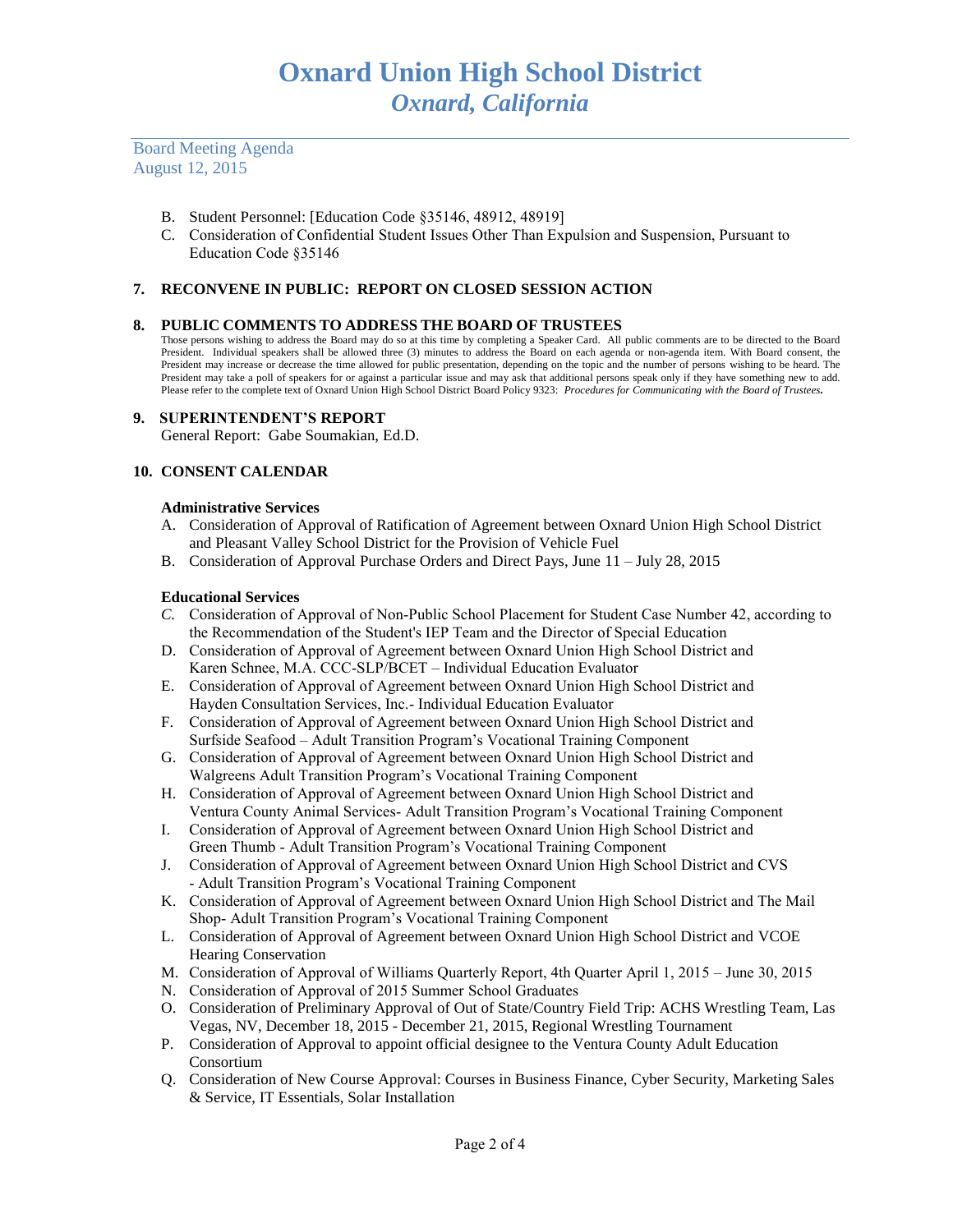Board Meeting Agenda August 12, 2015

# **21st Century Learning & Innovation**

- R. Consideration of Approval of Stipulated Student Expulsion(s) by Agreement of the School Principal, the Student, and the Students' Parent/Guardian, as per Board Policy 5144, Section 22
- S. Consideration of Approval of the Memorandum of Agreement between Oxnard Union High School District and Community Law Enforcement Youth Academy Afterschool Program/ Oxnard Police Department
- T. Consideration of Approval of the Memorandum of Agreement between Oxnard Union High School District and DRAGG/Oxnard Police Department
- U. Consideration of Approval of the Memorandum of Agreement between Oxnard Union High School District and Oxnard Harbor District

# **Human Resources**

- V. Consideration of Approval of Certificated and Classified Personnel
- W. Consideration of Approval of Memorandum of Understanding between Azusa Pacific University and Oxnard Union High School District

# **11. ACTION ITEMS**

# **Educational Services**

A. Consideration of Adoption of Resolution #15-27 Proclaiming September, 2015 as Hispanic Heritage Month

## **Administrative Services**

- B. Consideration of Approval of Agreement between Oxnard Union High School District and the City of Camarillo for Police Services to Provide School Resource Officers at Adolfo Camarillo High School, Frontier High School and Rancho Campana High School and Crossing Guard Services at Rancho Campana High School
- C. Consideration of Approval of Revision of Board Policy 3305, Signature Authorization
- D. Consideration of Approval of Reaffirmation of Board Policies 3312, Contracts; 3311, Bids and 3300, Expenditures/Expending Authority

# **Human Resources**

- E. Consideration of Adoption of Board Policy 4050 Healthy Workplaces, Healthy Families Act 2014 (AB 1522), *[First Reading]*
- F. Consideration of Approval of Provisional Internship Permit
- G. Consideration of Approval of Request for Waiver Pursuant to Education Code Section 44253.11, Certificate of Completion of Staff Development to Provide Instruction to English Learners for Holders of Designated Subjects
- H. Consideration of Approval of Revised 2015-2016 Declaration of Need for Fully Qualified Educators
- I. Consideration of District Organizational Chart

# **Board of Trustees**

- J. Consideration of Adoption of Board Bylaw 9320: *Meetings and Notices* [First Reading]
- K. Consideration of Nominations for CSBA Directors, as presented.